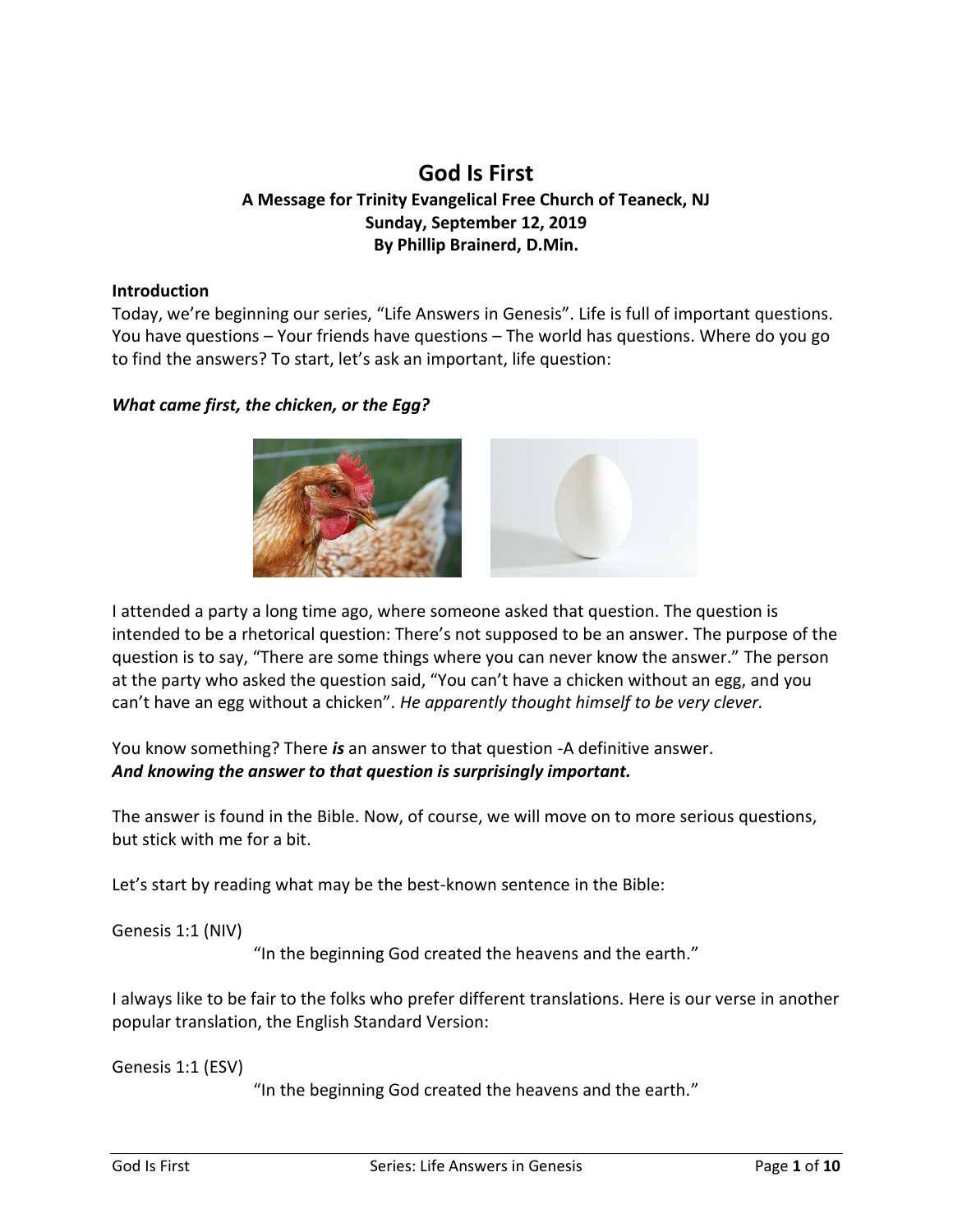When I was a brand-new Christian, my pastor liked a translation called the New American Standard Bible. Here is our verse in that translation:

Genesis 1:1 (NASB)

In the beginning God created the heavens and the earth.

So, we have shown proper respect to various translations. Apparently, in the original language, this is a very straight-forward sentence. There is nothing difficult about it. For such a simple set of words, you would be surprised how much information this sentence contains. What do we learn from this simple sentence? Let's find out.

We're going to break our talk today into two parts:

1) The Facts

2) The implications of the facts for the world.

#### **I. The Facts**

### **A. God is First**

As we get into this, I am suggesting five concepts or sentences that will appear throughout our series. Here they are:

- God is First.
- God is in control.
- God knows what he's doing.
- God is good.
- God cherishes me.

Do these sentences perfectly summarize the Bible or the Christian life? No. -But, they're a pretty good start.

I have faced a lot of challenges in my life, like many of you. Knowing those five things have gotten me through a lot of those challenges. For now, let's talk about the first one: The fact that God is First.

We just read: "In the beginning, God..."

So, God is the first thing we hear about in the bible. He's first. He just is.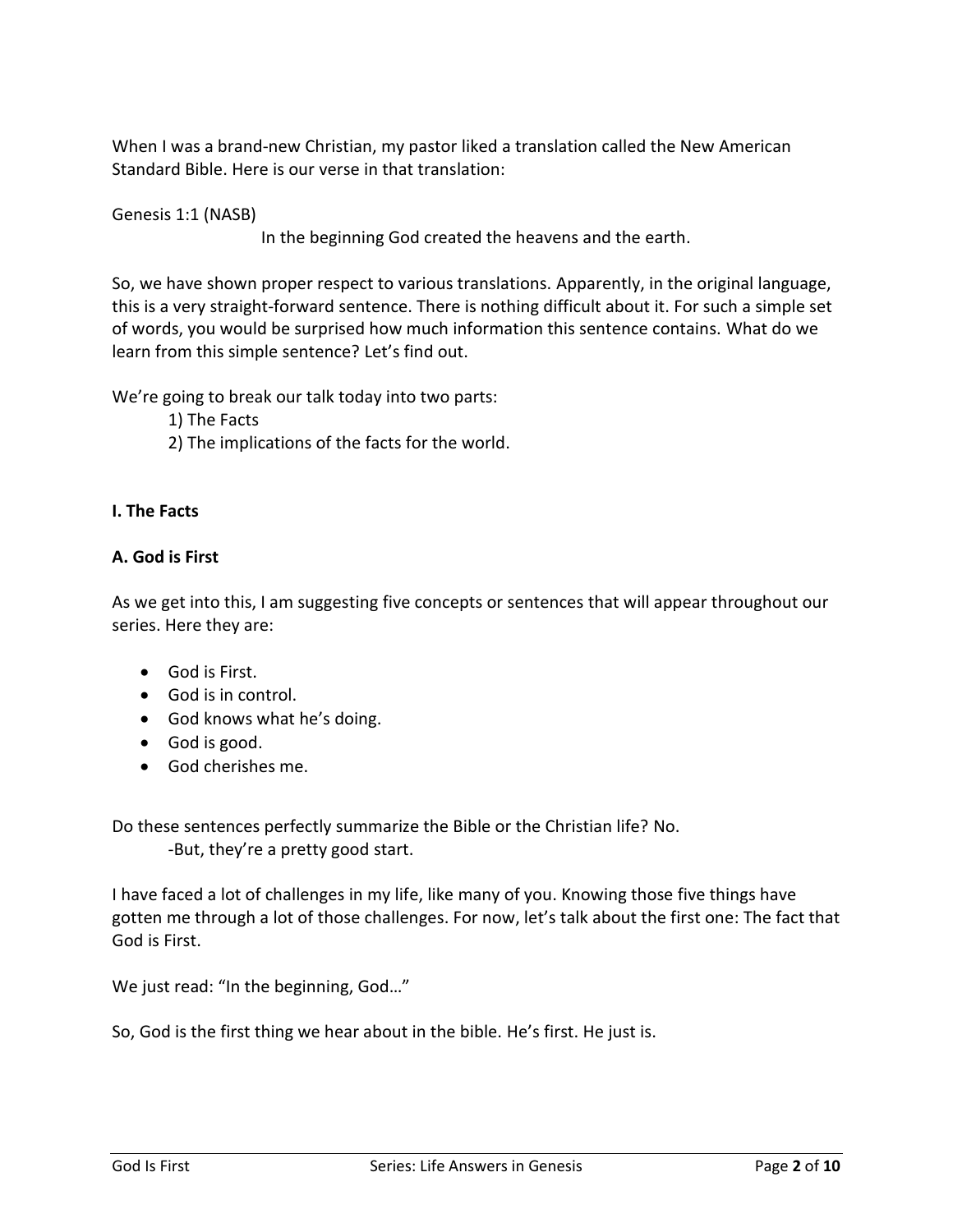We've all heard those words so many times, we don't really think about it. But, have you ever stopped to ask, "beginning of what?" Before God created the universe and everything in it, there wasn't anything else.

-Just God.

Philosophers and theologians refer to this as "eternity past". Other than God, there was nothing else.

Because of this, we make an even more fundamental statement.

### **B. God is.**

The Bible starts with the assumption that God exists. It never argues the existence of God  $-$  it just constantly states that he is. When Moses first spoke with God in the burning bush centuries ago, he asked God for his name:

### Exodus 3 (NIV)

13 Then Moses said to God, "Behold, I am going to the sons of Israel, and I will say to them, 'The God of your fathers has sent me to you.' Now they may say to me, 'What is His name?' What shall I say to them?" 14 God said to Moses, "I AM WHO I AM"; and He said, "Thus you shall say to the sons of Israel, 'I AM has sent me to you.'"

When Moses asked God for his name, God just said, "I AM". "I exist". *God is.*

Now, there are people who believe who don't believe that. They are called "Atheists". That means, "No God." The Bible speaks about those people on two occasions.

> The fool says in his heart, "There is no God." (Ps 14:1 NIV) "

As far as the Bible is concerned, only a foolish person would suggest that there is no God. Here's the other time that the Bible discusses these people:

The fool has said in his heart, "There is no God" (Ps 53:1 NIV)

And once again, let's make sure we hit important translations:

The fool says in his heart, "There is no God." (Psalm 14:1 ESV)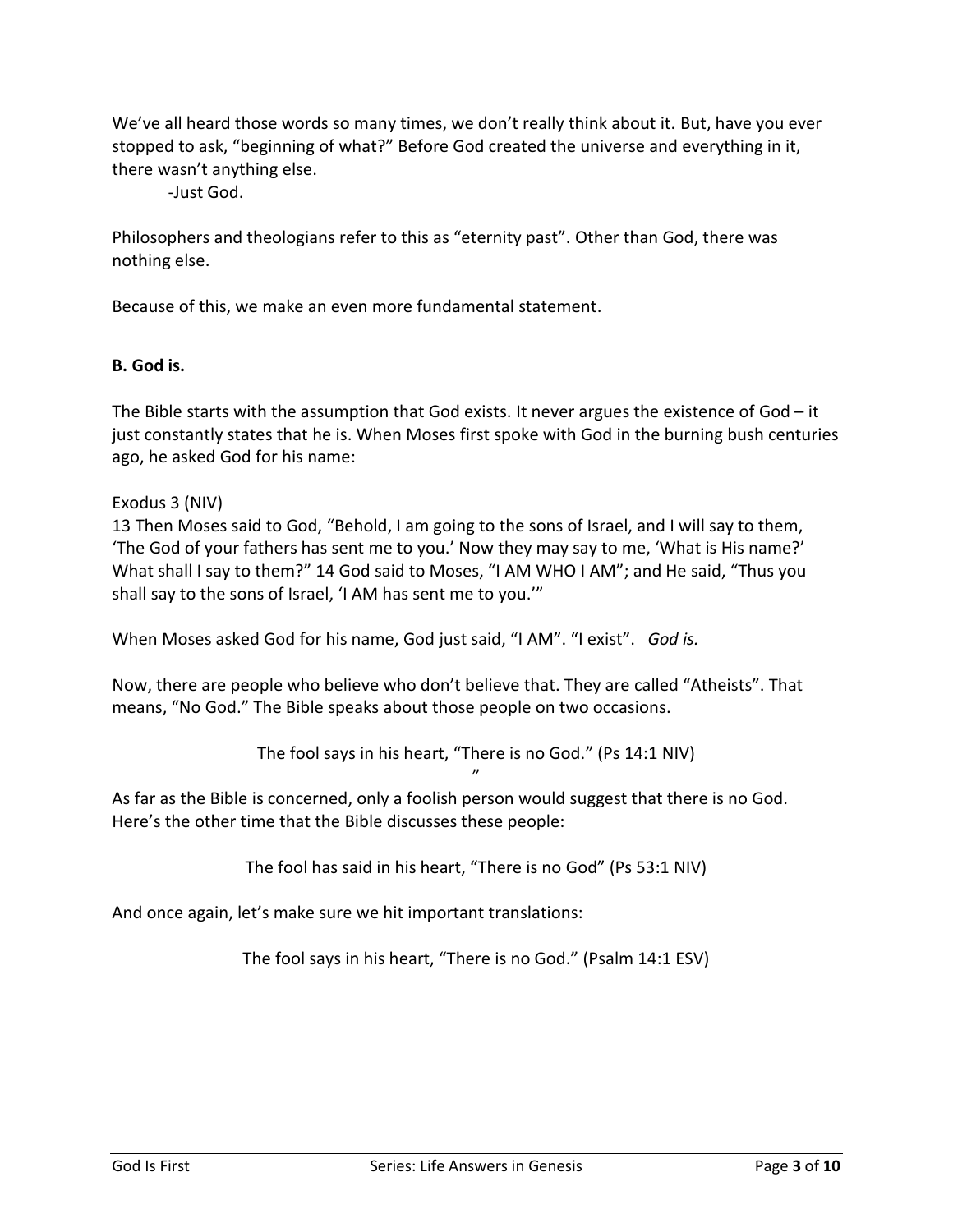The writers of the Bible did not see the need to prove the existence of God. *The writers of the Bible saw the need to tell us about him.* The purpose of the Bible is to instruct people who want to seek truth. People who don't want to seek for truth are simply considered to be foolish.

Now, this seems a bit harsh, right? Why do the writers of the Bible make such a seemingly mean charge against atheists? We'll get back to that when we look at the implications of the facts for the world.

Let's move on to our next point:

## **C. God is Creator**

"In the beginning, God created…"

### So, once again, beginning of what?

-The beginning all matter in the universe. God created "ex nihilo". It's important to understand that this is different than any other ancient views of the universe. All other ancient thinkers said that the universe always existed. Everything came out of it by unknown mechanisms. Only the Bible teaches that God existed before his creation and made all the things in his creation out of nothing.

Now, science says something very interesting here: Without matter, without the stuff of the universe, *there is no time.* You need matter, or "stuff", to have time. Not only was there no "stuff" in eternity past, there was no time. So, when God created the universe, it was the beginning of all matter. It was the beginning of all "things". When God created the universe, he created time.

Even more important than all of this, *we believe that God created everything with a plan.* History is sometimes called, "His Story". So, we can talk about scientific things like matter and time. *But, most important - "the beginning" was the beginning of God's Story.* Writer J.R. Tolkien, the author of "The Lord of the Rings", described God as the "ultimate storyteller". We are part of that story.

There are things we should learn by just looking at God's creation.

The creation is full of power

• So, we should know that God is all-powerful The creation is immense.

• We can see that God is infinite – he's bigger than his creation. The creation is complex and intricate.

- It's not just big: It's a system of interworking mechanisms.
- The moving pieces of a single microscopic cell put the best watchmaker to shame.
- From this, we can see that God is all-knowing and all-wise.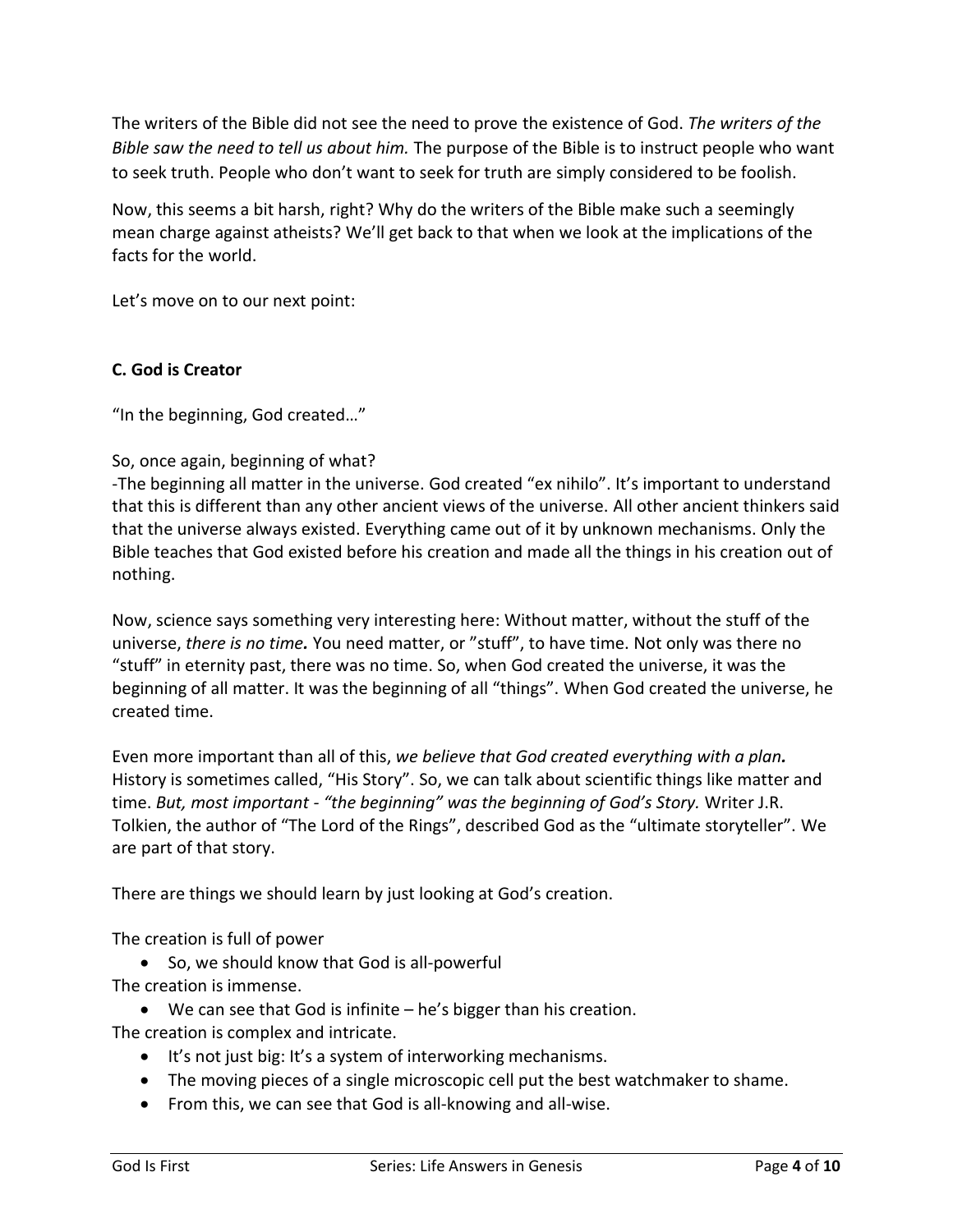The creation is beautiful

• God is artistic – he is an artist who loves beauty.

As we bring together all these facts, we can see one last thing.

#### **D. God is Glorious!**

Psalm 19:1 (NIV)

"The heavens declare the glory of God; the skies proclaim the work of his hands."

You can't look into the heavens without seeing the glory of God. At the other end, you can't look at the smallest micro-organism without seeing the glory of God. God is glorious, and his glory is expressed all over his creation.

The Presbyterians include this in their training of all young people and all new Christians. Their shorter catechism includes this question:

Question. What is the chief end of man? Answer. Man's chief end is to glorify God, and to enjoy him forever.

#### *Because God is first, and because God is glorious, our chief purpose is to glorify him.*

So, we learn some very important Facts from the first sentence of the Bible.

- A. God is First: He just is. There was nothing else before.
- B. God is: His existence is assumed, never argued.
- C. God is Creator: And, He created with a plan.
- D. God is Glorious: Because God is first, our main purpose is to glorify him.

So having discussed the facts about what we learn in the first sentence of the Bible, let's move on to the second part of our discussion today.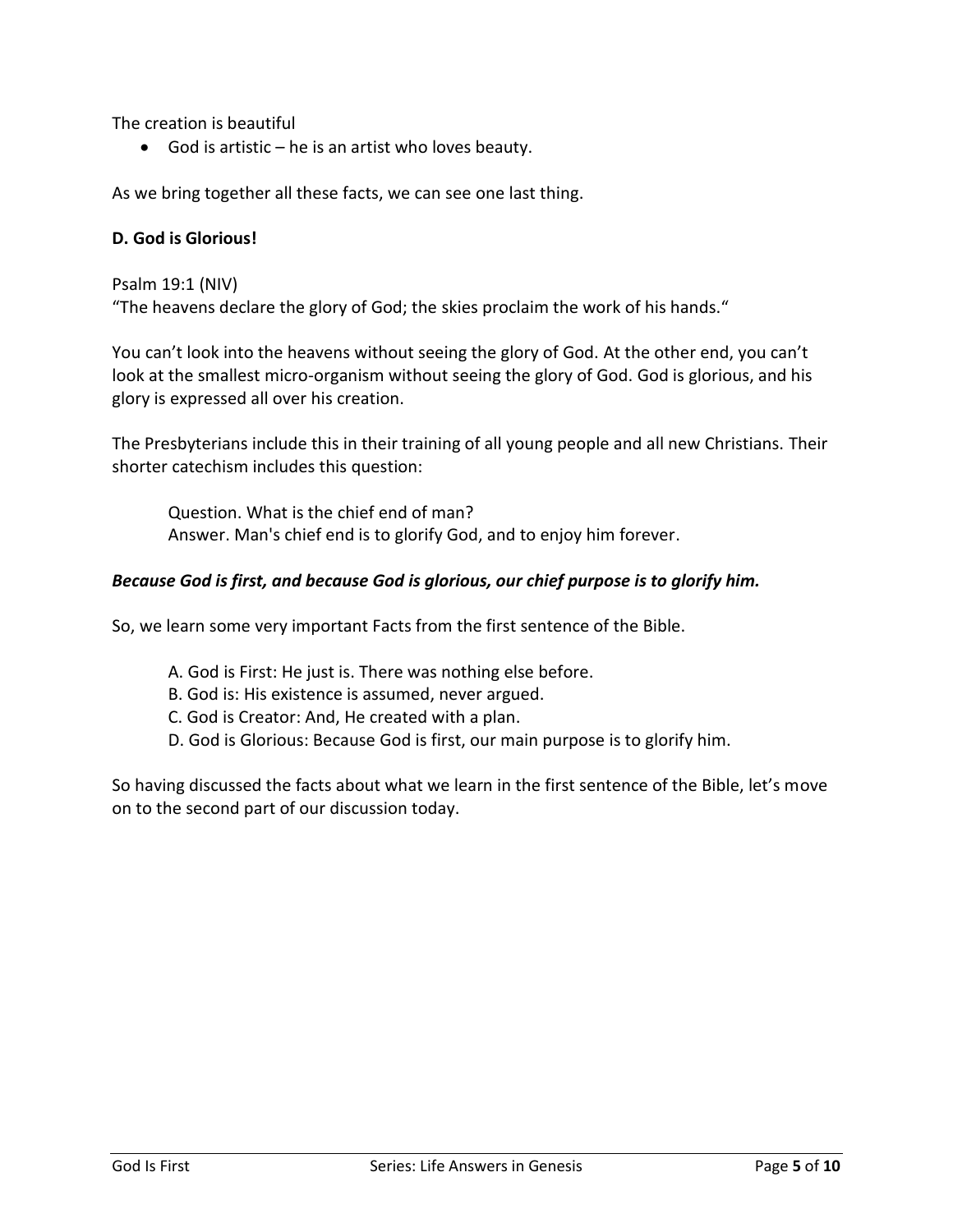### **II. The Implications of the Facts for the World**

Back to our initial question: What came first, the chicken or the egg? After reading the first sentence of the bible, we know the answer to the question. God is first. He created the first chickens. They laid the first egg. There, you go.

Here's the point:

*You can have neither chickens nor eggs without God.*

As I said, there are some much more important questions for the world. As promised, here is where we move on to those important questions. Questions like:

- Where do we come from?
- Do our lives have meaning and purpose?
- Are we special in the universe?
- What does the future hold?
- How should we run our world?

#### Are those better questions?

Before we can answer those questions, we need to revisit a point we made in the first section. We stated that it's foolish to say, "There is no God". Why is that, and why is it important? It's important because there are only two ways to look at the universe and where it came from. I can not tell you how important it is that we all understand this. Here's what C.S. Lewis says in his wonderful book, "Mere Christianity".

"Ever since men were able to think, they have been wondering what this universe really is and how it came to be there. And, very roughly, two views have been held. First, there is what is called the materialist view. (my note, screen just says "…" here) People who take that view think that matter and space just happen to exist, and always have existed, nobody knows why; and that the matter, behaving in certain fixed ways, has just happened, by a sort of fluke, to produce creatures like ourselves who are able to think. By one chance in a thousand something hit our sun and made it produce the planets; and by another thousandth chance the chemicals necessary for life, and the right temperature, occurred on one of these planets, and so some of the matter on this earth came alive; and then, by a very long series of chances, the living creatures developed into things like us. The other view is the religious view. According to it, what is behind the universe is more like a mind than it is like anything else we know." (C.S. Lewis, "Mere Christianity")

So, Dr. Lewis is saying that there are two types of thinking for our universe. 1) What he calls "Materialistic". That means the only thing that matters is the matter, or the "stuff" of the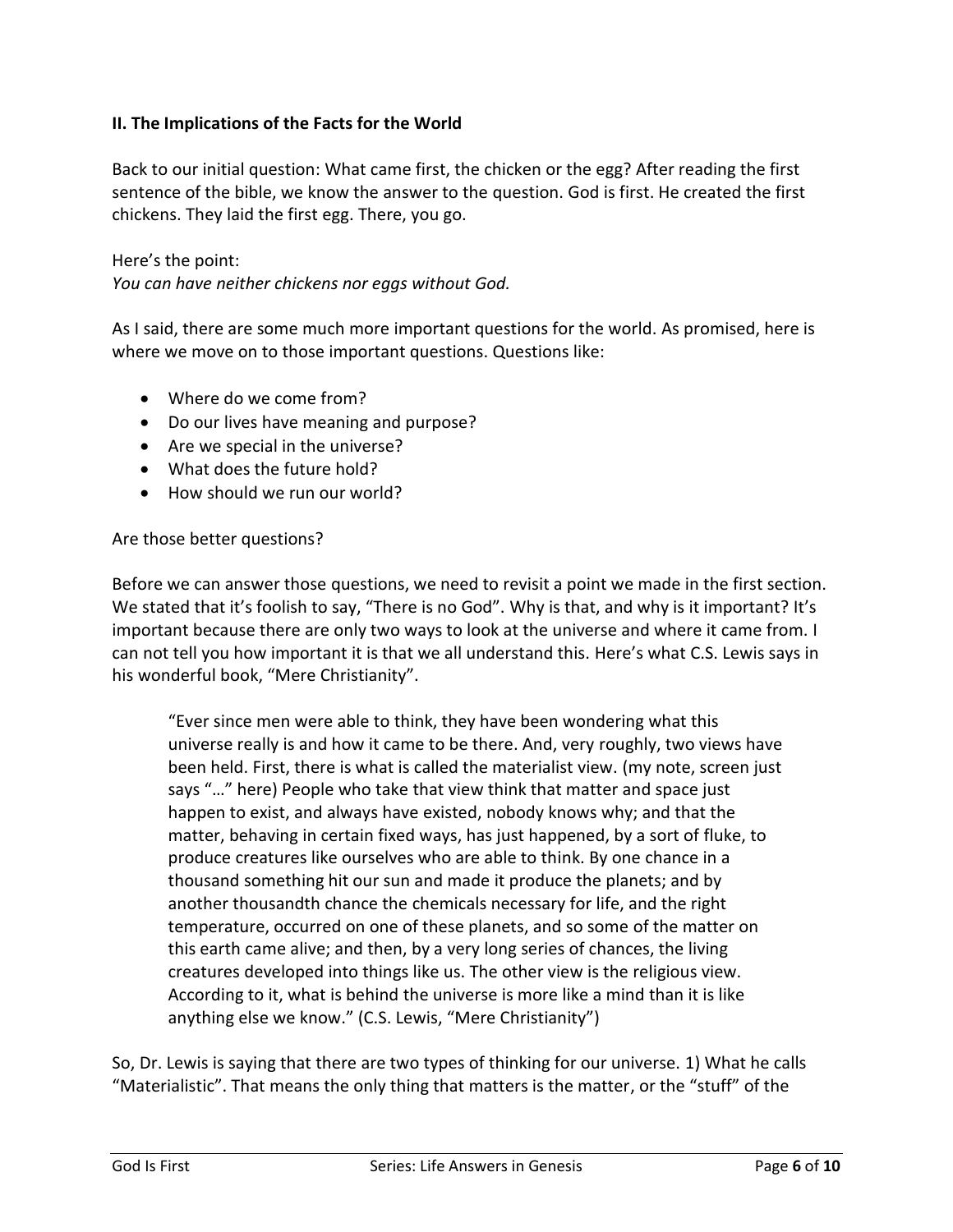universe. Also known as atheism. 2) Then there are the "religious". In other words, those people believe that there is an intelligence is behind the universe.



Let's see if we can put this in its simplest terms with our next illustration:

We're looking at dice, along with an image of the Andromeda Galaxy. Dice are a symbol of chance. To the person who says there is no god, the Atheist, the Materialist, our whole universe is nothing more than a grand roll of dice. Everything is chance; nothing more.

Now, again, the Bible says that this view is foolish. We can demonstrate why with the next set of images:



You're looking at a child's toy: Legos. Legos are little building blocks made of plastic. If you work with children, you easily recognize these pieces. In fact, you've likely stepped on them when children leave them on the floor.

Let's say you walk into a room, and you see something like the picture on the left. Someone has taken a box of Legos and spilled them out on a table. You come back a few hours later and see something the picture on the right: a beautiful little house.

*Question: What is the normal explanation for how random Lego pieces became a house? Answer: The normal explanation is that an intelligent being put them together.*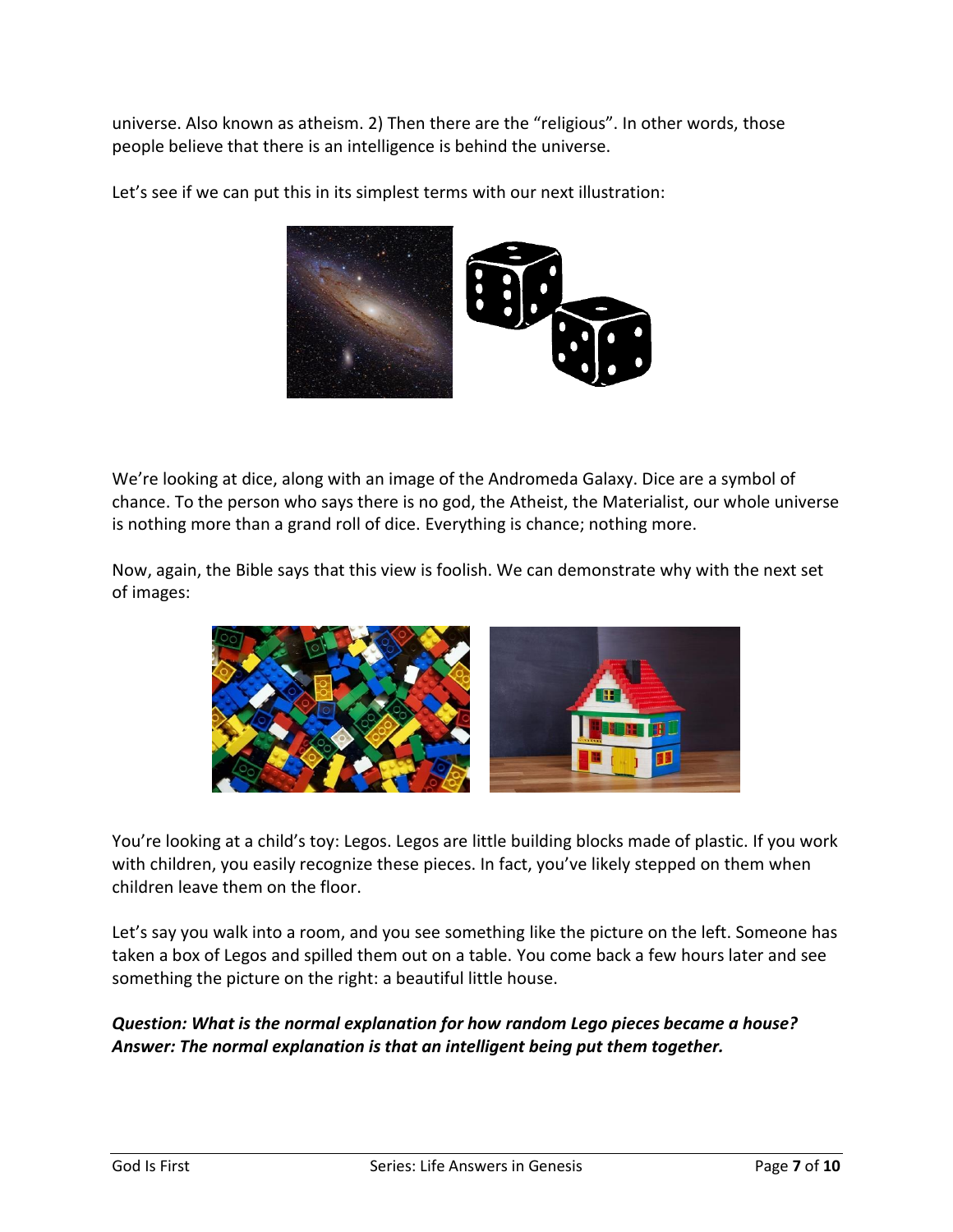Now, it's possible that the pieces became a house by chance. If you put the pieces in a box and shook it for a long, long, time, you might eventually get a house. However, it's also possible that shaking the pieces for such a long time would result in lots of broken Lego pieces.

# *Of the two explanations, it's much more likely that an intelligent person came along and assembled the Lego pieces into the beautiful little house.*

When the Atheist, the Materialist, looks at the universe, they say it could only have come about by chance. For some reason, they choose to ignore the obvious: that the normal explanation for something of this size, complexity, and beauty is the presence of an intelligent being who created it. The Bible says that's foolish. I, for one, agree.

Why is this important for the world? It's important for two reasons.

First, how does someone change from an atheist, who makes foolish choices to someone who believes all the things that we just learned?

-That God is first, that he is, that He is the creator of the universe, and that he is glorious.

Here's what Jesus Christ said: John 3:3 (NIV) "Truly, truly, I say to you, unless one is born again he cannot see the kingdom of God."

The Bible describes the inhabitants of this world as blind. Along with blindness comes foolishness. For this to change, God must, in his grace, create new life in us. We must be born again. That's why the writer of "Amazing Grace" said, "I once was lost, but now am found; was blind, but now I see."

## *That's why the Bible doesn't argue the existence of God. It just tells people about him.*

God's Holy spirit takes it from there.

Let's consider the Lego toys again. If that illustration makes sense to you; if it makes sense to you that the random Lego pieces become a house when an intelligent being puts them together, and that it's foolish to assume otherwise, it's because God has allowed you to see that.

If it makes sense to you that God is first, that he exists, that he is Creator, that he is glorious, and that we should live to glorify him, it's because God has allowed you to see that.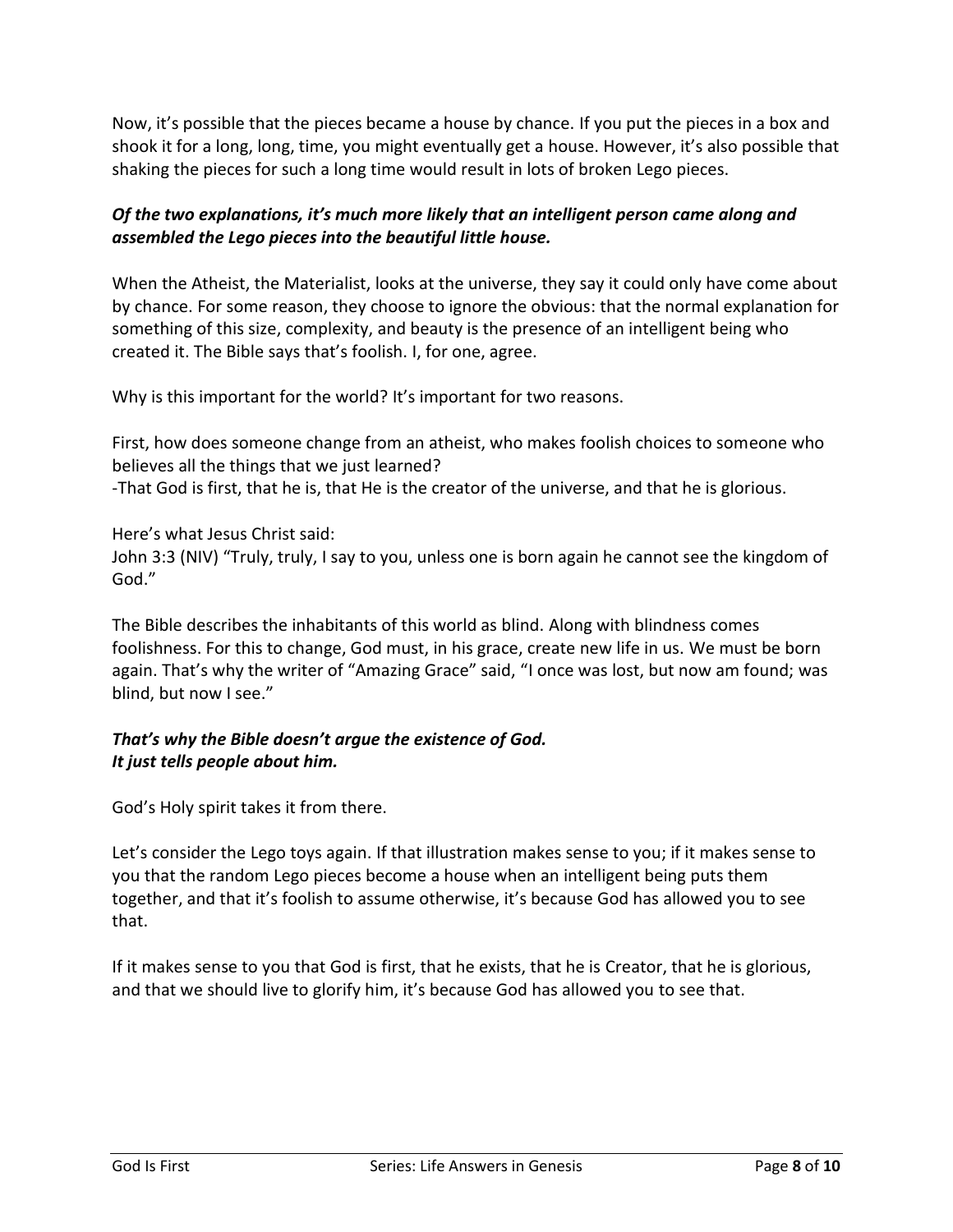Friends, have you been born again? If you have heard the phrase before, but you don't know what it means, let us tell you. Please contact us at Trinity Evangelical Free Church in Teaneck, NJ. The contact information will appear at the end of this article.

There are many rewards to being born again. *One is that you'll have answers to life's biggest questions.* Let's take a look.

Where do we come from?

• God made us. Along with the chickens and the eggs.

That may sound simplistic, but then we get to the next question.

Do our lives have meaning and purpose?

- Yes, because God creates with meaning and purpose.
- If we put him first, he teaches us about that meaning and purpose.

Are we special in the universe?

• Yes, humans are cherished by God and are very special, being made in his image.

What does the future hold?

• History is "His Story", and God is in control!

Now, we have one more question of life. How should we run our world?

If you believe that God is First, that he exists, that he is creator, and that he is glorious, then you seek him in everything that you, whether personal or as a world. You live your life with confidence, meaning, and direction.

If you don't believe any of this, if you believe everything is the product of chance, then you're on your won. The world is on its own, too. We're all on our own. Our lives and the world are run with fear, confusion, and doubt. And all of this on a world-wide level! Sadly, this second option is pretty much what we see today in our world.

*For now, let's just say that it makes a big difference who runs the world.* It makes a difference who runs our schools – who teaches our children. It makes a difference who runs our government. It makes a difference who holds power over our lives.